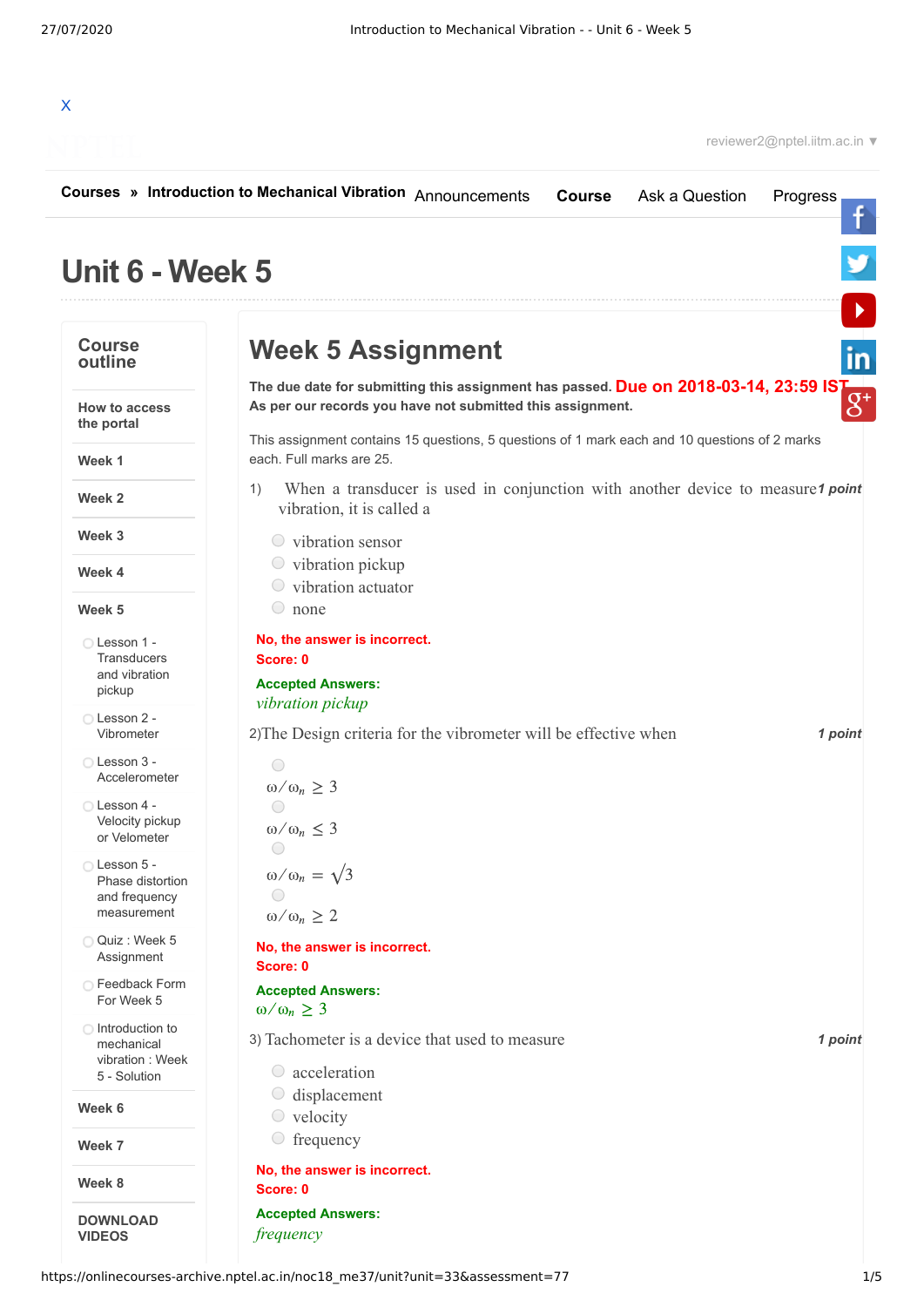## 27/07/2020 Introduction to Mechanical Vibration - - Unit 6 - Week 5

- 4) A device that transforms values of physical variables into equivalent electrical<sup>1</sup> point signals is called a
	- O Transducer
	- velometer
	- $\circ$  tachometer
	- stroboscope

**No, the answer is incorrect. Score: 0**

**Accepted Answers:** *Transducer* 

5) Which of the following instruments measure amplitude of a vibrating body? 1 po

- Vibrometer
- Seismometer
- $\bigcirc$  Both (a) and (b)
- none

**No, the answer is incorrect. Score: 0**

**Accepted Answers:** *Both (a) and (b)* 

6) *2 points* A vibrometer having the amplitude of vibration of the machine part as 4 mm and ξ=0.2. performs harmonic motion. If the difference between the maximum and minimum recorded value is 10 mm, determine the natural frequency (in rad/sec) of vibrometer, if the frequency of vibration part is 12 rad/sec

5.66  $\circ$  6.6  $\circ$  4.55  $\circ$  3.25

**No, the answer is incorrect. Score: 0**

**Accepted Answers:** *5.66* 

7) A vibrometer indicate 2% error in measurement and its natural frequency is 5 **2 points** Hz. If the lowest frequency that can be measured is 40 Hz, then the value of the damping ratio (ξ) will be

 $\bigcirc$  0.3  $\circ$  0.35  $\bigcirc$  0.4  $\circ$  0.25

**No, the answer is incorrect. Score: 0**

## **Accepted Answers:** *0.35*

8) What is the relative velocity of the end of the cantilever reed with respect to **2 points** base for the system shows in figure? The base is performing a harmonic motion  $y = 0.8 \sin x$ 10t cm in a direction perpendicular to the reed. the natural frequency of the system is twice the disturbing frequency.

 $\degree$  0.26 cm  $\circ$  0.36 cm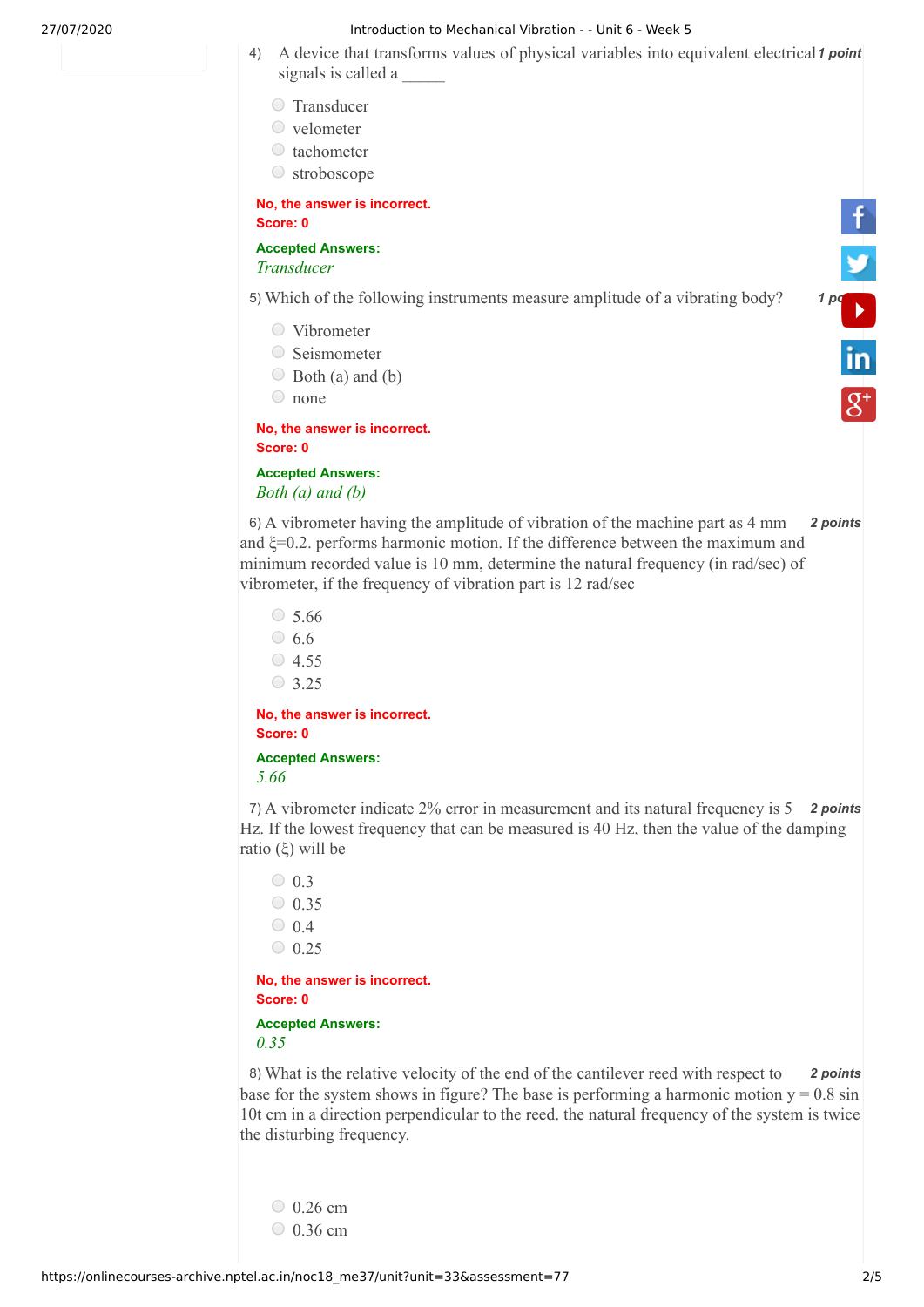$\degree$  0.4 cm 0.9cm

**No, the answer is incorrect. Score: 0 Accepted Answers:** *0.26 cm*

9) What will be the maximum percent error of an accelerometer in the frequency- 2 poi ratio  $0 < r \le 0.5$  range with a damping ratio of  $\xi = 0$ .

 $\circ$  43.33  $\bigcirc$  33.3  $23.66$  $\circ$  50.63

**No, the answer is incorrect. Score: 0 Accepted Answers:** *33.3*

10) A vibration measuring device is used to find the acceleration of a machine 2 points running at 125 rpm, if the natural frequency of the instrument is 6 Hz and it shows 0.005

cm. the acceleration reading (in cm/ $\sec^2$ ) is

```
\circ 4.526
\circ 6.236
\circ 5.625
0.2.325
```
**No, the answer is incorrect. Score: 0**

**Accepted Answers:**

*6.236* 

11) A seismic instrument with a natural frequency of 6 Hz is used to measure the 2 points vibratio0n of a machine operating at 120 rpm. The relative displacement of seismic mass as read from the instrument is 0.05 mm. determine the amplitude of vibration of the machine. Neglect damping.

 $0.105$  mm  $\degree$  0.206 mm  $0.305$  mm  $0.409$  mm

**No, the answer is incorrect. Score: 0**

**Accepted Answers:** *0.409 mm*

12) 12) **2** *points* **2** *points* damping, is used as a vibrometer. When mounted on a machine operating at 4000 rpm, the relative amplitude is recorded as 1 mm. Find the maximum values of velocity (in cm/s) of the machine.

 $\circ$  25.55  $\circ$  32.65  $\circ$  41.65 **V**<br>in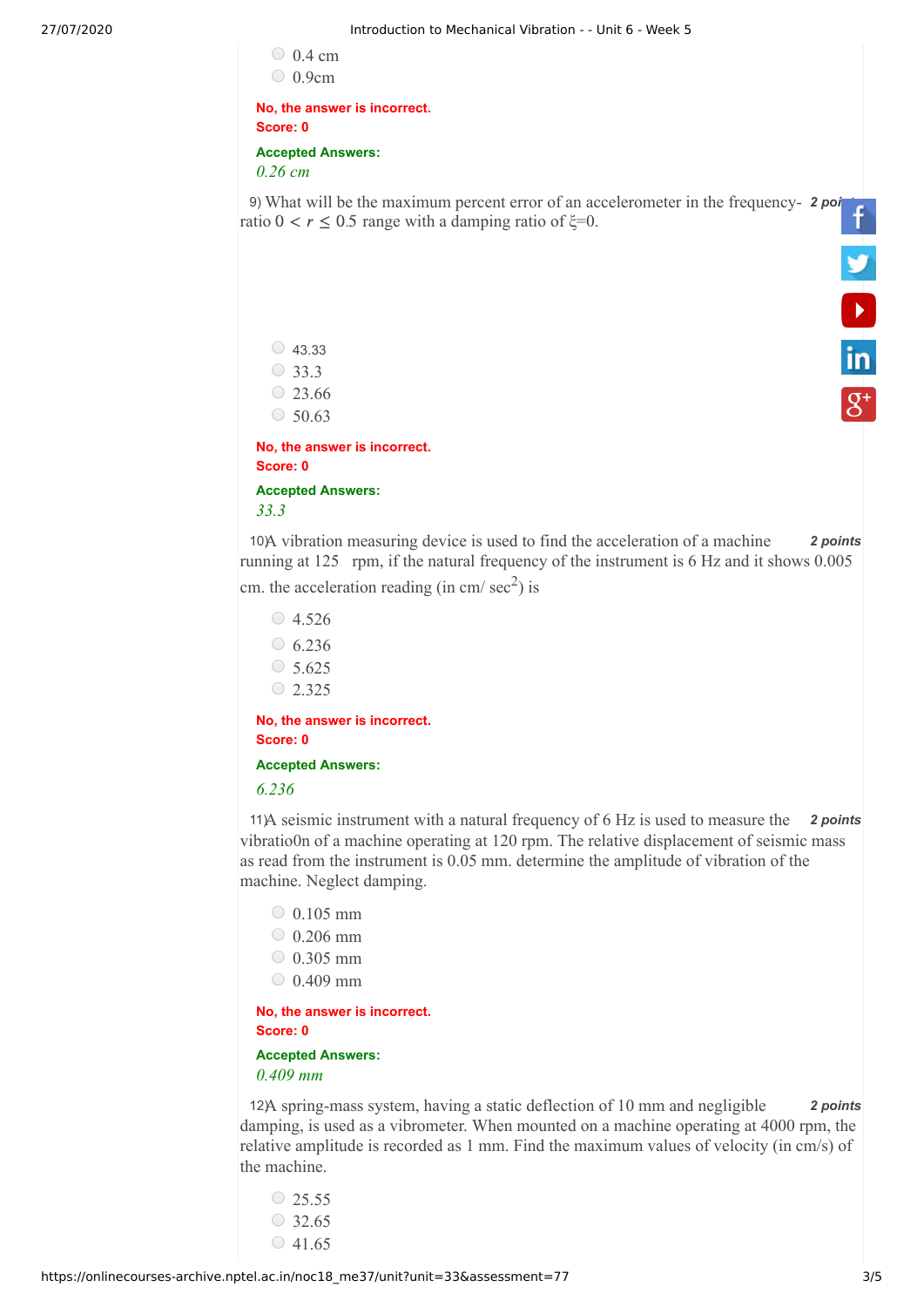$\circ$  52.3

**No, the answer is incorrect. Score: 0 Accepted Answers:** *41.65*

13) **13)** *A* vibrometer having a natural frequency of 1 Hz and  $\xi = 0.2$  is attached to a **2 points** structure that performs a harmonic motion. The amplitude of the recorded values is 7 [mm](https://www.facebook.com/NPTELNoc/) find the amplitude of motion of the vibrating structure (in mm) when its frequency is 50 rad/s. **V**<br>in

 $\circ$  4.56  $6.89$  $\bigcirc$  9.78  $\circ$  2.36 **No, the answer is incorrect. Score: 0**

## **Accepted Answers:** *6.89*

14) A 3kg mass is suspended in a box by a spring as shows in figure, the box is put **0 points** on the platform having vibration  $y=sin$  6t cm. given  $k=6000N/m$ , then the absolute amplitude (in cm) of the mass will be

 $0.045$  $0.2145$  $0.0146$  $0.814$ **No, the answer is incorrect. Score: 0**

**Accepted Answers:** *0.814*

15) *2 points* A spring-mass system with m=0.8 kg and k=15,000 N/m with negligible damping, is used as a vibration pickup. When mounted on a structure vibrating with an amplitude of 6 mm, the total displacement of the mass of the pickup is observed to be 14 mm. Find the frequency (in Hz) of the vibrating structure.

 $\circ$  16.45  $0.19.4$  $\bigcirc$  22.7  $0.26.2$ **No, the answer is incorrect. Score: 0 Accepted Answers:** *16.45* 

[Previous Page](https://onlinecourses-archive.nptel.ac.in/noc18_me37/unit?unit=33&lesson=114) [End](https://onlinecourses-archive.nptel.ac.in/noc18_me37/course)